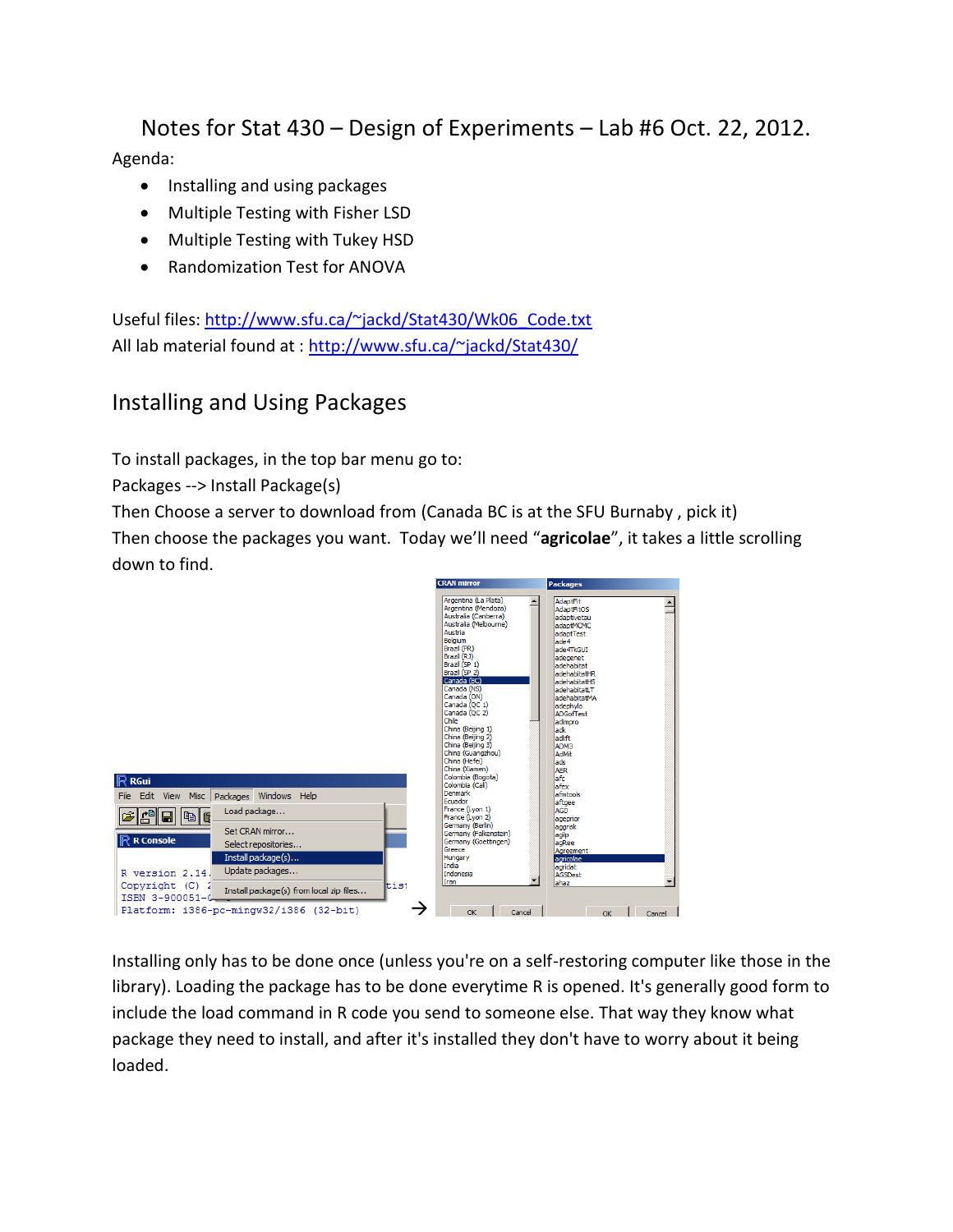To load the package, use this after it's been installed library(agricolae) # adds "agricolae" to the library

This is essentially the same thing you do when loading a pre-made dataset data(InsectSprays) # build-in, not part of agricolae package

## Mutliple Testing with Fisher's LSD (Page 99-100)

First, we'll need a data set. This is from Exercise 3.27.

It's the concentration of a chemical after beign exposed to one of four catalysts. Note that not every sample is the same size.

```
cone =c(58.2,57.2,58.4,55.8,54.9,56.3,54.5,57.0,55.3,50.1,54.2,55.4,52
.9,49.9,50.0,51.7)
catl = c(1,1,1,1,1,2,2,2,2,3,3,3,4,4,4,4)cat1 = as.factor(catl)data327 = data.frame(catl, conc)
```
The command for Fisher's LSD (Least Significant Difference) is part of the agricolae package So make sure agricolae is installed and loaded first.

```
You need to put a model into the LSD.test() function. But either aov() or lm() works.
mod1 = av(conc \sim cat1, data=data327)LSD.test(mod1,"catl")
```

```
lm() will give you the same results as aov()mod2 = lm(conc \sim cat1, data=data327)LSD.test(mod2,"catl")
```
This does a t-test on each possible pair.

It needs an ANOVA or linear model to get the MSE, which it uses as the variance estimate for every pair instead of getting the pooled variance for each one. This way the variance is pooled among ALL groups and you get N - a degrees of freedom.

One issue is that it's doing 4 choose 2, or 6 distinct t-tests.

If each one has a false positive rate of alpha = 0.05, then the chance of at least one of the ttests giving a false positive is much higher than 0.05.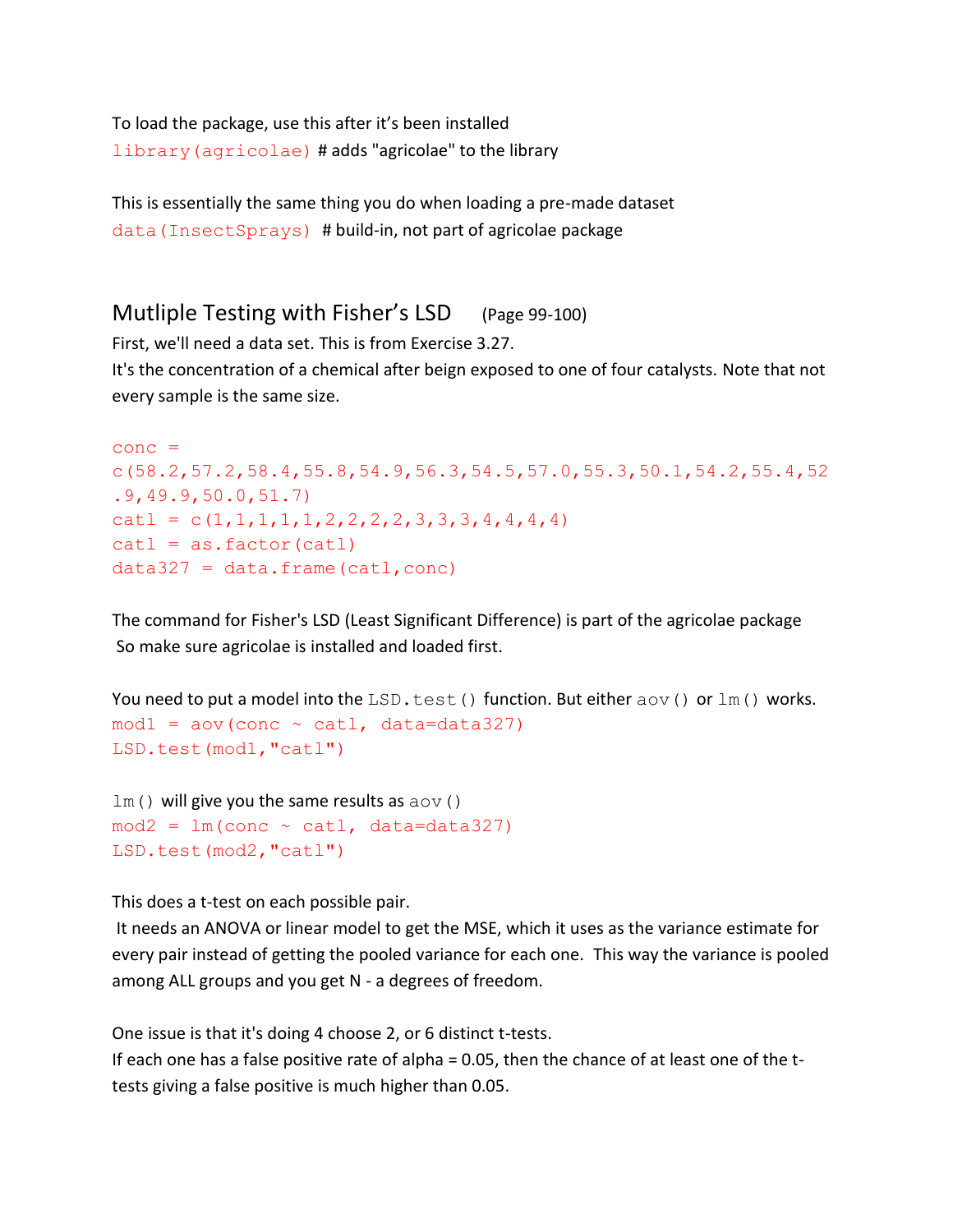How much higher the collective false positive chance depends on the assumption of the t-tests being independent.

However, we can use a multiple comparison adjustment to reduce the chances of or there being a false positive to close to that of alpha. The simplest way is the Bonferroni method.

## LSD.test(mod1,"catl",p.adj="bonferroni")

Only two distinct groups are found now, instead of three.

The Bonferroni method reduces the p-value of each test by a factor of the number of tests. There are six tests, so the p-value is reduced to 0.05 / 6 here. Under the assumpting of independent tests, the expected number of false positives is alpha.

There are other methods, but I suggest you read up on them before using them in case you need to justify your decisions later.

```
LSD.test(mod1,"catl",p.adj="fdr") #False discovery rate
LSD.test(mod1,"catl",p.adj="holm") # Holm 
LSD.test(mod1,"catl",p.adj="BH") # Bonferroni-Holm
```
Multiple Testing with Tukey HSD (Page 98)

HSD stands for Honest Significant Difference. It's similar to the LSD, but has a built it correction for multiple testing that doesn't require an adjustment to the p-value. HSD.test(mod1,"catl")

It's set up and interpreted the same way as the LSD method. It doesn't require a package, but the agricolae package does offer its own version of it.

With both the HSD and LSD methods you can change the per-test type 1 error rate with alpha=

```
HSD.test(mod1,"catl",alpha=0.01)
LSD.test(mod1,"catl",alpha=0.10)
```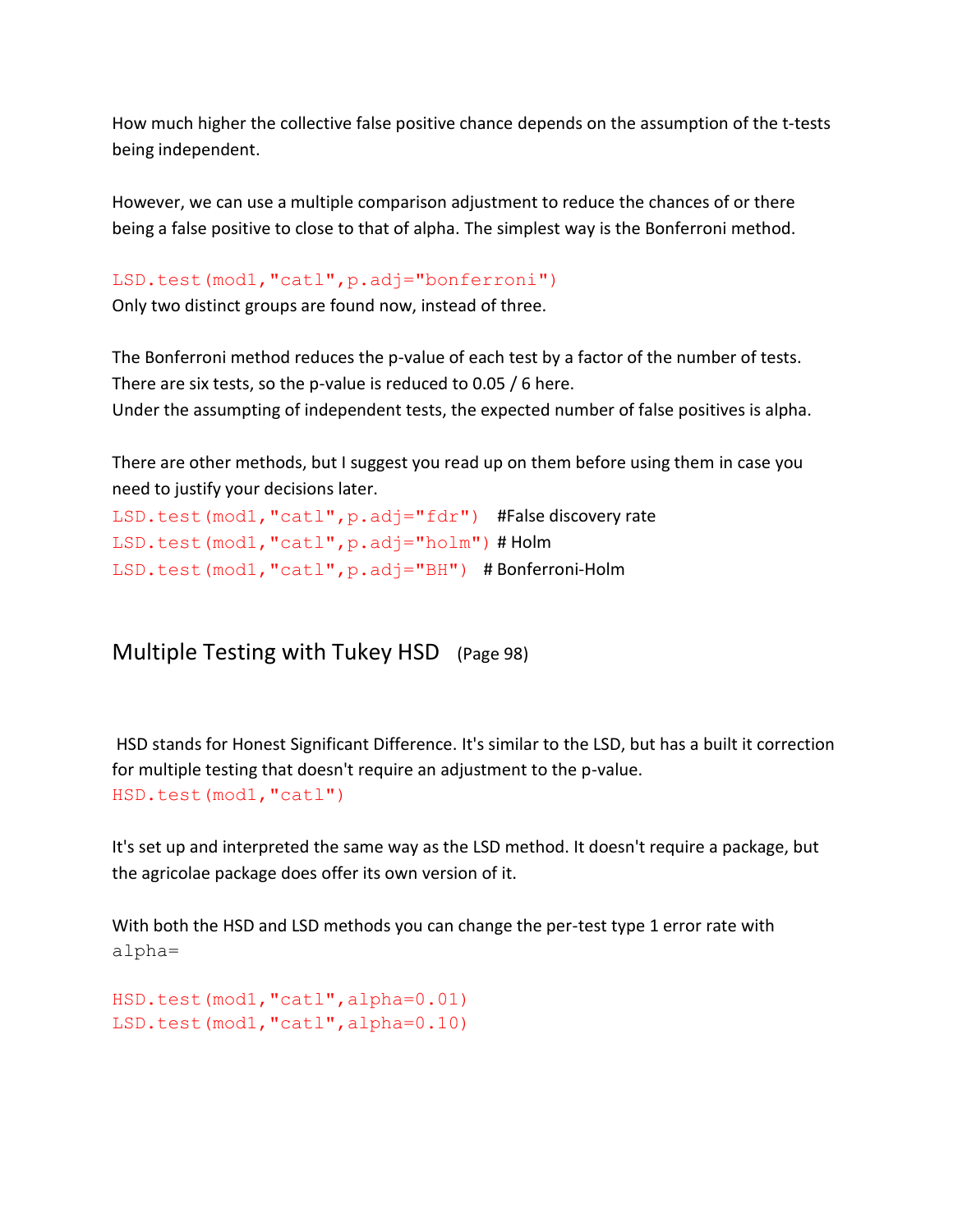## Randomization Test for ANOVA (Page 77-78)

Here we use code from the randomization test in lab 2 and expand it to account for more than 2 groups.

First, we need the means every group. One fast way to do that is with the by() command by (response variable, grouping variable, function) real.means = by(data327\$conc, data327\$catl, mean)

The general plan for the randomization test is:

- Get the basic values like sample size, y.. and yi.
- Get the  $SS<sub>Total</sub>$  and  $SS<sub>Treatment</sub>$ For each of many runs...
	- o Randomly assign the treatments to the responses
	- $\circ$  Get the  $SS_{Treatment}$  for each response

(end for loop)

• The proportion of randomizations that have a bigger  $SS<sub>Treatment</sub>$  than the observed SSTreatment . *This is equivalent to finding the proportion that have a bigger F-value than the observed F-value, which we can prove or show by graphing.*

Feel free to copy paste this entire section, as it's fairly complex.

# Get the basic values  $y = data327$ \$conc  $trt = data327$ \$catl

# Use the unique () command to make a list of the different values of something.

```
N = length (y) ## N is the total number of observations
a = length (unique (trt)) ## a is the total number of different treatments
y \cdot z = sum(y)
```

```
Real.SS.Total = sum( (y - \text{mean}(y))^2 )
```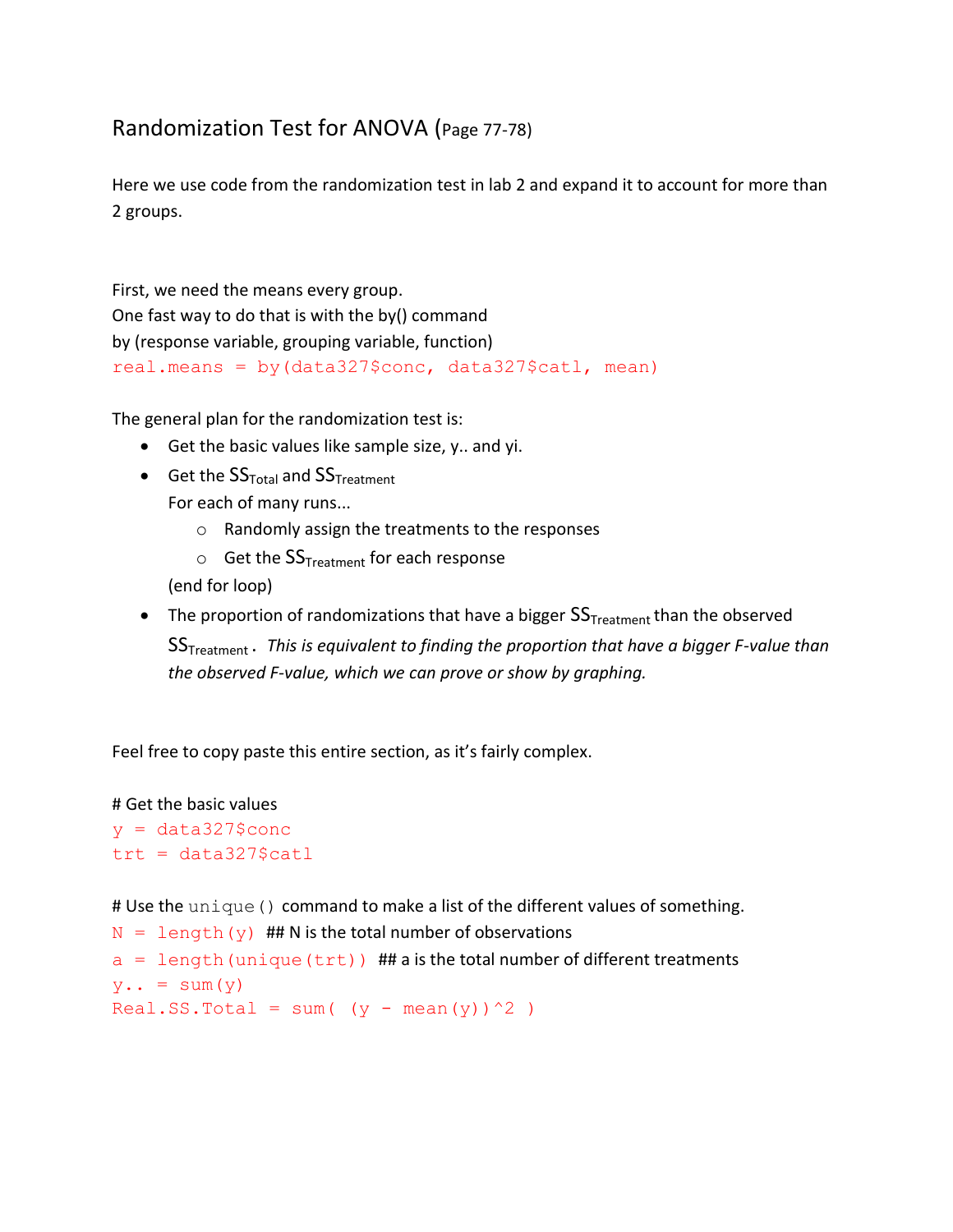```
# Get the SS<sub>Total</sub> and SS<sub>Treatment</sub> from (3.8) and (3.9)on page 74 respectively.
# Note that formula (3.9) is modified because of the unequal sample sizes
yi. = by(y, trt, sum)ni = by(y, trt, length)yi. bar = yi. / ni
y \cdot \cdot bar = mean(y)
Real.SS.Treatment = sum(ni*(yi. bar - y.. bar)^2)
Real.SS.Error = Real.SS.Total - Real.SS.Treatment
# For each of many runs...
rnd.SS.Treatment = rep(NA,10000)for(run in 1:10000)
{
      #Randomly assign the treatments to the responses
      random.txt = sample(trt)# Get the SS.treatment for each response
      yi. = by(y, random.tr_t, sum)yi. bar = yi. / ni
      rnd.SS.Treatment[run] = sum( ni*(yi. bar - y.. bar)^2)
```
 $\}$  # (end for loop)

# Get the proportion of randomizations that have a bigger SS.treatment #Make a list of the runs that produced a larger SStreatment than the observed one random.beat.real = which(rnd.SS.Treatment > Real.SS.Treatment)

```
### Find how many there are out of 10000
p = length(random.beat.real) / 10000
```
p is the approximate p-value, you can compare it to the ANOVA test. anova(mod1)

```
We can also get the F-Stat from each ss.treatment compare to f-dist
rnd.SS.Error = Real.SS.Total - rnd.SS.Treatment
rnd.MS.Treatment = rnd.SS.Treatment / (a - 1)rnd.MS.Error = rnd.SS.Error / (N - a)
```